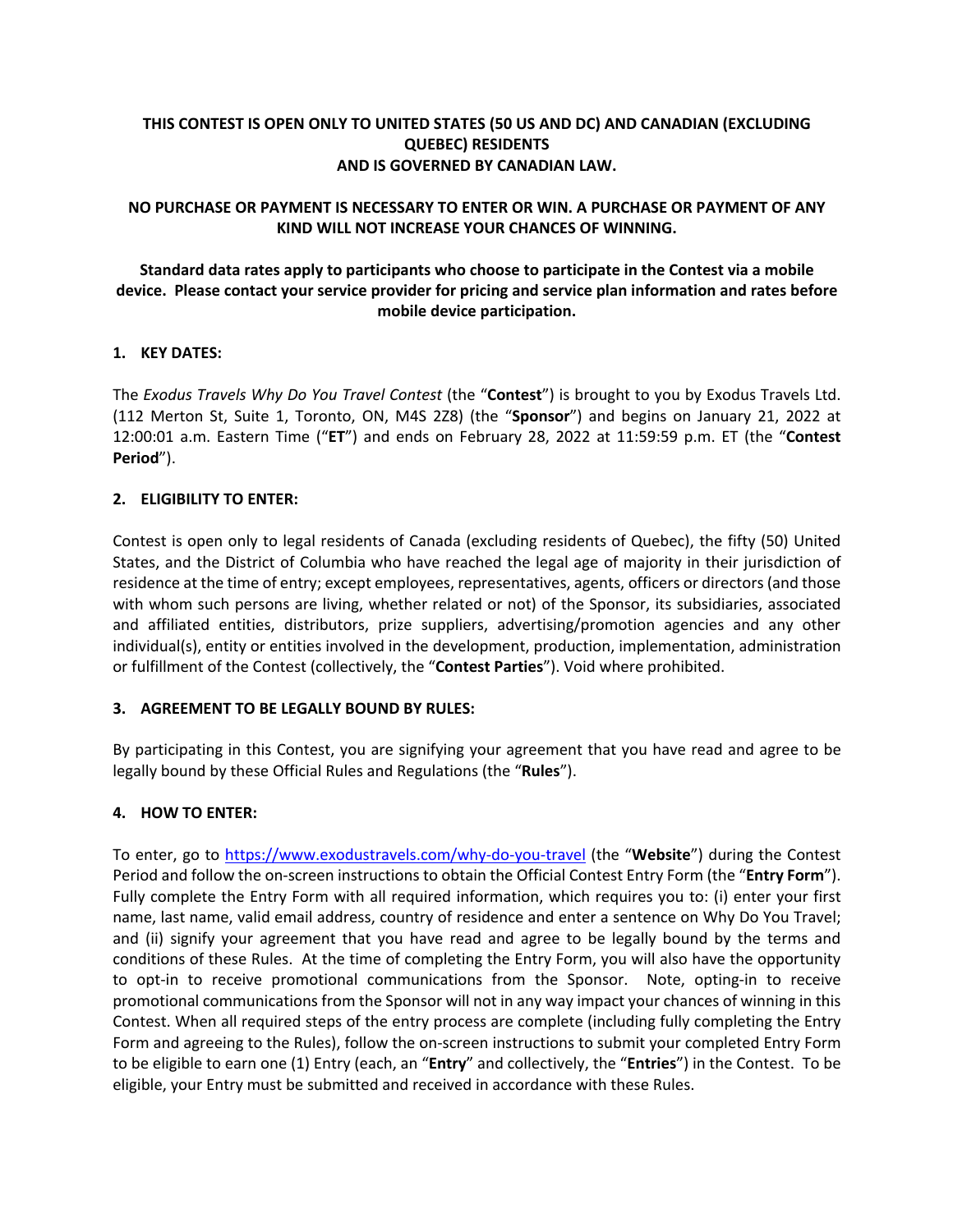#### **5. ENTRY LIMIT AND CONDITIONS:**

**There is a limit of one (1) Entry per person.** If it is discovered by the Sponsor (using any evidence or other information made available to or otherwise discovered by the Sponsor) that any person has attempted to: (i) obtain more than one (1) Entry; and/or (ii) use multiple names, identities, email addresses and/or any automated, macro, script, robotic or other system(s) or program(s), and/or any other means not in keeping with the Sponsor's interpretation of the letter and spirit of these Rules to enter or otherwise participate in or to disrupt this Contest; then he/she may be disqualified from the Contest in the sole and absolute discretion of the Sponsor. The Contest Parties and each of their respective agents, employees, directors, successors, and assigns (collectively, the "**Released Parties**") are not responsible for, and accept no liability whatsoever in relation to, any late, lost, misdirected, delayed, incomplete or incompatible Entries (all of which are void). An Entry may be rejected if, in the sole and absolute discretion of the Sponsor, the Entry is not submitted and received in accordance with these Rules (all as determined by Sponsor in its sole and absolute discretion).

#### **6. VERIFICATION:**

All Entries and entrants are subject to verification at any time and for any reason. The Sponsor reserves the right, in its sole and absolute discretion, to require proof of identity and/or eligibility (in a form acceptable to the Sponsor – including, without limitation, government issued photo identification): (i) for the purposes of verifying an individual's eligibility to participate in this Contest; (ii) for the purposes of verifying the eligibility and/or legitimacy of any Entry and/or other information entered (or purportedly entered) for the purposes of this Contest; and/or (iii) for any other reason the Sponsor deems necessary, in its sole and absolute discretion, for the purposes of administering this Contest in accordance with the Sponsor's interpretation of the letter and spirit of these Rules. Failure to provide such proof to the complete satisfaction of the Sponsor within the timeline specified by the Sponsor may result in disqualification in the sole and absolute discretion of the Sponsor. The sole determinant of the time for the purposes of this Contest will be the official time-keeping device(s) used by the Sponsor.

#### **7. PRIZE:**

There will be one (1) Prize (the "**Prize**") available the approximate retail value (the "ARV") of the prize is up to either \$3,518 USD or \$4,400 CAD, and consists of one (1) non-transferable grand prize, comprising of a guided group trip for two people in a shared room, one winner with guest as selected by the winner with the Sponsor's sole discretion, guide, transfers, lunches, breakfasts and dinners included as stated per each day as in the tour itinerary featuring double occupancy standard hotel room and tent when camping with an approximate retail value up to approximately \$3,518 USD or \$4,400 CAD total will be awarded. The Sponsor reserves the right to substitute the prize with a prize of comparable value if necessary. The Winner must claim their prize no later than March 18, 2022; book by July 7, 2022 and all travel must be completed no later than February 28, 2023. If the Winner is unable to travel by the date indicated, the prize will be forfeited. Other Conditions may apply. TRAVEL INSURANCE and Airfare IS NOT INCLUDED AS PART OF THE PRIZE. Fees and all other items not stated herein are the sole responsibility of the winner.

In relation to any and all travel, tours and/or other activities included in the prize, the confirmed winner: (i) acknowledges and accepts the inherently dangerous nature and risks of such travel, tours and/or other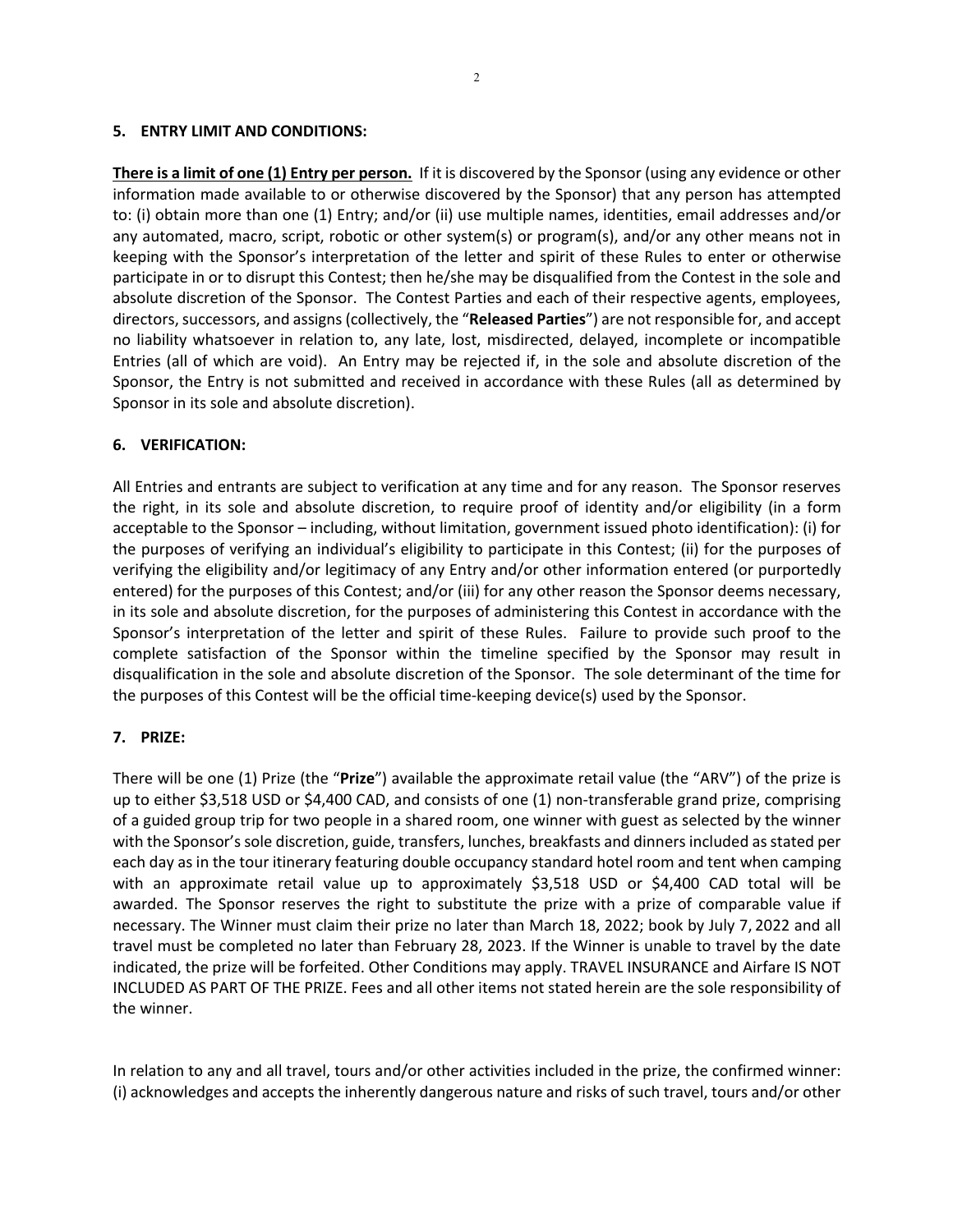activities, including, but not limited to, risks of personal injury and/or death; (ii) acknowledges and agrees that his/her participation in such travel, tours and/or other activities is completely voluntary; (iii) acknowledges and agrees that there are natural, political and other factors and occurrences which may impact on or affect the safety of the travel, tours and/or other activities he/she is participating in and further that he/she assumes the risk of such factors and occurrences and agrees that the Released Parties shall not in any way be responsible for any resulting injuries, damages, liabilities and fatalities; and (iv) acknowledges and agrees that if, for any reason whatsoever, any travel, tour and/or other activity is cancelled by the Sponsor, then the applicable value of the Credit that had been used by the confirmed winner towards the cancelled travel, tour and/or other activity will be made available to the confirmed winner to use in accordance with these Rules during the current or following calendar year.

#### TRAVEL AND OTHER INSURANCE IS NOT INCLUDED AS PART OF THE PRIZE.

The confirmed winner and any guest(s), as applicable, must have all necessary documentation (including, but not limited to, a valid passport and/or travel visa) to permit travel and must travel on the same itinerary. The costs of everything not specifically and expressly stated above as included in the Prize are the sole and absolute responsibility of the confirmed winner and his/her guest(s), including, without limitation: meals and drinks; gratuities; entertainment; health and travel insurance; additional transportation; baggage and other fees; and items of a personal nature. All travel arrangements must be made through the Sponsor.

Guest Requirements: If the confirmed winner will be accompanied by a guest or guests, then any such guest: (a) must either be of the legal age of majority in his/her jurisdiction of residence or have the express written consent (in form and substance satisfactory to the Sponsor, in its sole and absolute discretion) to accompany the confirmed winner; and (b) may be required to sign (and have his/her parent/legal guardian if he/she is under the legal age of majority in his/her jurisdiction of residence) and return the Sponsor's release (by the date indicated on the release form) indicating that he/she waives all recourse against the Released Parties relating to his/her participation in the applicable trip, tour and/or activity (including, without limitation, any travel related thereto).

Prize must be accepted as awarded and is not transferable, assignable or convertible to cash (except as may be specifically permitted by Sponsor in its sole and absolute discretion). No substitutions except at Sponsor's option. Sponsor reserves the right, in its sole and absolute discretion, to substitute the Prize or a component thereof with a prize of equal or greater retail value, including, without limitation, but at Sponsor's sole and absolute discretion, a cash award. Credits cannot be transferred or assigned.

None of the Released Parties makes any representation or offers any warranty, express or implied, as to the quality or fitness of any Prize awarded in connection with the Contest. To the fullest extent permitted by applicable law, the confirmed winner understands and acknowledges that he or she may not seek reimbursement or pursue any legal or equitable remedy from either the Sponsor or any of the other Released Parties should his/her Prize fail to be fit for its purpose or is in any way unsatisfactory. For greater certainty and the avoidance of any doubt, by accepting a Prize, each confirmed winner agrees to waive all recourse against the Released Parties if the Prize or a component thereof does not prove satisfactory, either in whole or in part.

**If winner is a US resident**: Winner is responsible for all taxes and fees associated with prize receipt and/or use. All federal, state, and local tax liabilities, as well as any other costs and expenses not specified herein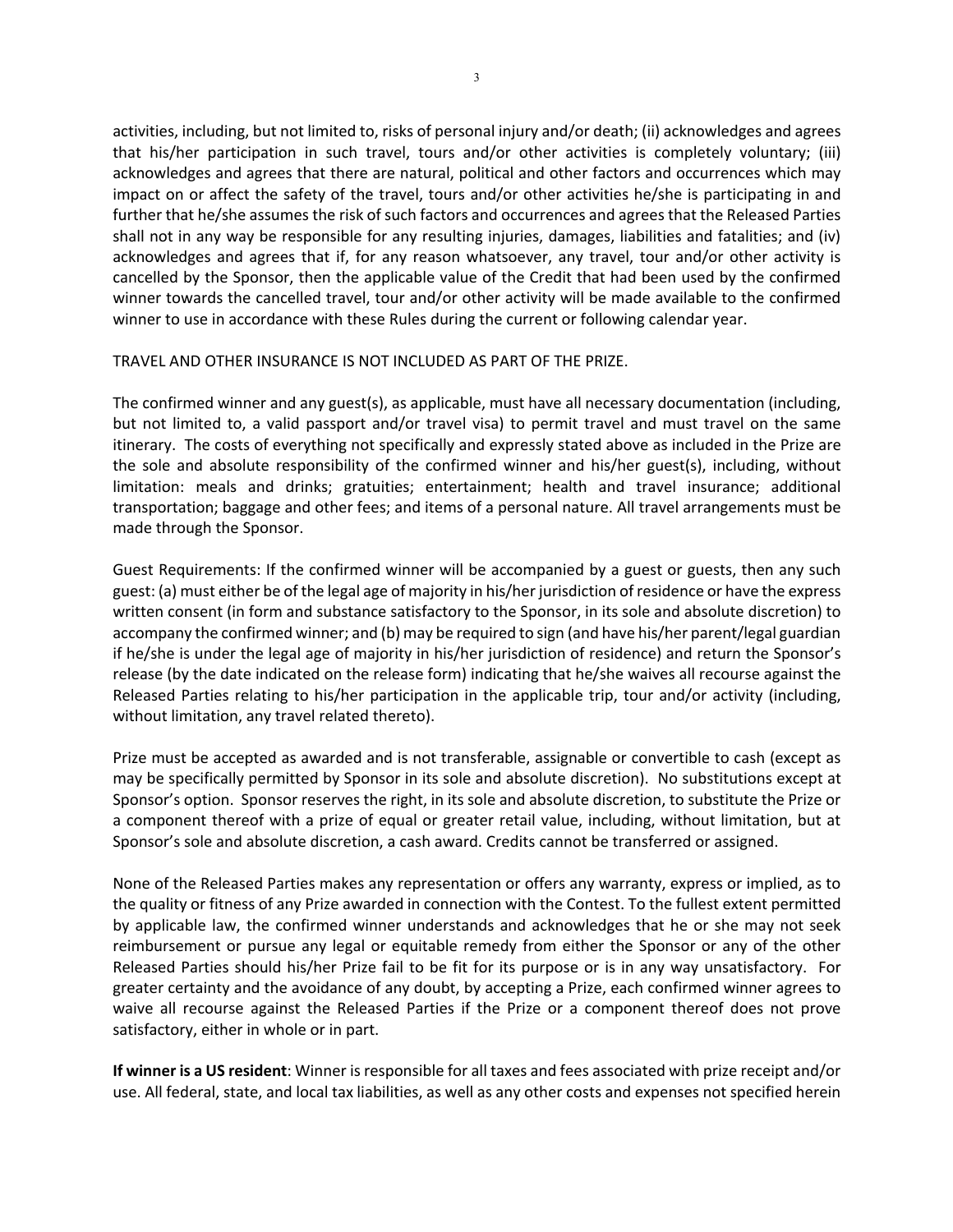as being awarded are the sole responsibility of the winner. Winner may be required to complete and return an IRS W-9 form (i.e. Request for Taxpayer Identification Number and Certification).

### **8. ELIGIBLE WINNER SELECTION PROCESS AND ODDS OF WINNING:**

On March 3, 2022 (the "**Draw Date**") in Toronto, ON at approximately 2:00 p.m. ET, one (1) eligible entrant will be selected by random draw from among all eligible Entries submitted and received in accordance with these Rules. The odds of winning the Prize depend on the number of eligible Entries submitted and received in accordance with these Rules.

# **9. ELIGIBLE WINNER NOTIFICATION PROCESS:**

The Sponsor or its designated representative will make a minimum of six (6) attempts to contact the eligible winner within fifteen (15) business days of the Draw Date. If the eligible winner cannot be contacted as outlined above, or if there is a return of any notification as undeliverable; then he/she may, in the sole and absolute discretion of the Sponsor, be disqualified (and, if disqualified, will forfeit all rights to the Prize) and the Sponsor reserves the right, in its sole and absolute discretion and time permitting, to randomly select an alternate eligible entrant from among the remaining eligible Entries in accordance with the applicable procedures outlined in these Rules (in which case the foregoing provisions of this section shall apply to such newly selected eligible winner).

# **10. ELIGIBLE WINNER CONFIRMATION PROCESS:**

NO ONE IS A WINNER UNLESS AND UNTIL THE SPONSOR OFFICIALLY CONFIRMS HIM/HER AS THE WINNER IN ACCORDANCE WITH THESE RULES, EVEN IF SUCH PERSON IS ANNOUNCED AS A WINNER OR AN ELIGIBLE WINNER. BEFORE BEING DECLARED AS THE CONFIRMED PRIZE WINNER, the eligible winner will be required to: (a) correctly answer a mathematical skill-testing question without mechanical or other aid (only required for Canadian residents); and (b) sign and return within five (5) business days of notification the Sponsor's declaration and release form, which (among other things): (i) confirms compliance with these Rules; (ii) acknowledges acceptance of the Prize (as awarded); (iii) releases the Released Parties from any and all liability in connection with this Contest, his/her participation therein and/or the awarding and use/misuse of the applicable Prize or any portion thereof; and (iv) agrees to the publication, reproduction and/or other use of his/her name, address, voice, statements about the Contest and/or photograph or other likeness without further notice or compensation, in any publicity or advertisement carried out by or on behalf of the Sponsor in any manner whatsoever, including print, broadcast or the internet. If the eligible winner: (a) fails to correctly answer the skill-testing question (only required for Canadian residents); (b) fails to return the properly executed Contest documents within the specified time; (c) cannot accept (or is unwilling to accept) the Prize (as awarded) for any reason; and/or (d) is determined to be in violation of these Rules (all as determined by the Sponsor in its sole and absolute discretion); then he/she will be disqualified (and will forfeit all rights to the Prize) and the Sponsor reserves the right, in its sole and absolute discretion and time permitting, to randomly select an alternate eligible entrant from among the remaining eligible Entries in accordance with the applicable procedures outlined in these Rules (in which case the foregoing provisions of this section shall apply to such newly selected eligible winner).

# **11. GENERAL CONDITIONS**: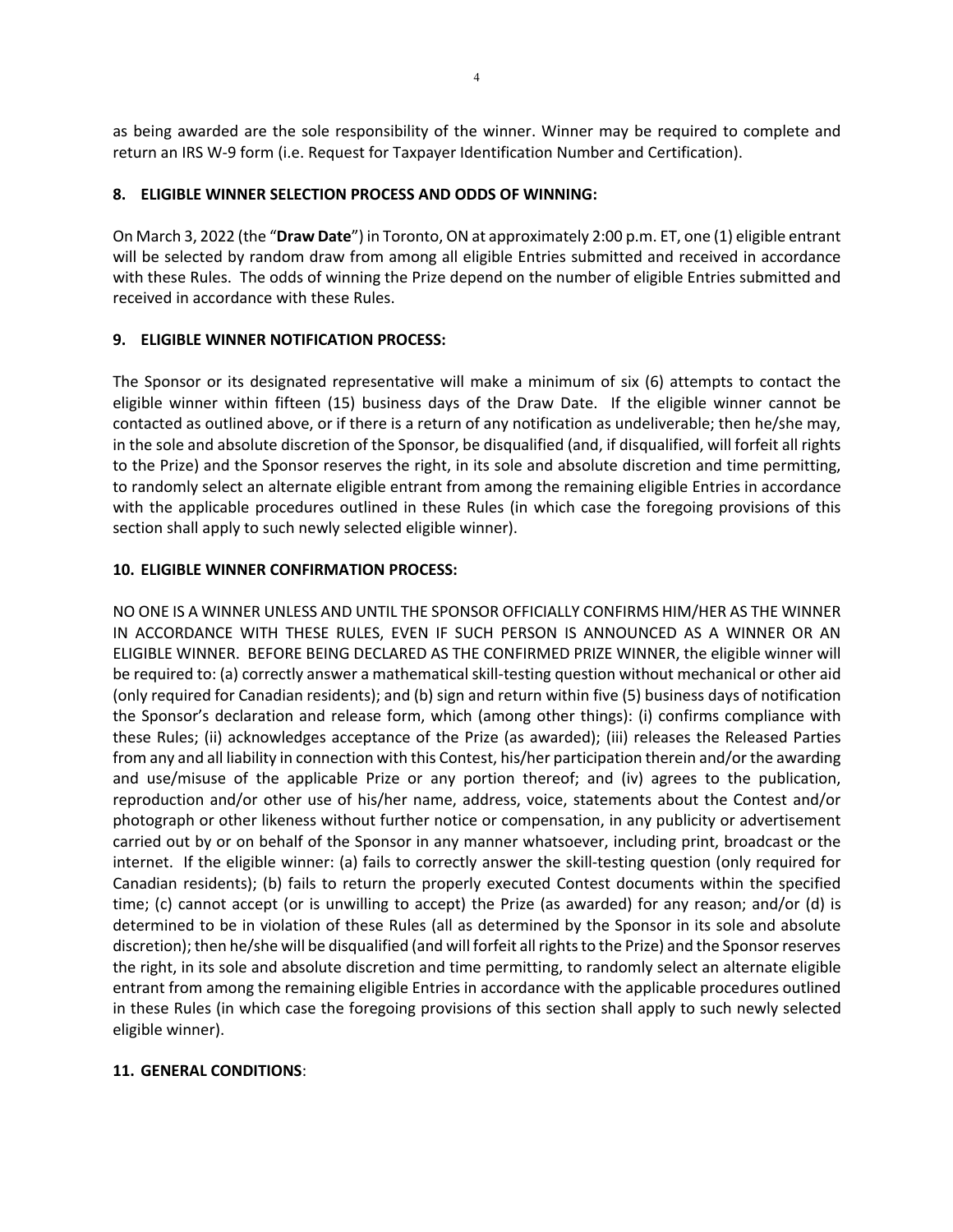This Contest is subject to all applicable federal, provincial and municipal laws. The decisions of the Sponsor with respect to all aspects of this Contest are final and binding on all entrants without right of appeal. ANYONE DEEMED BY THE SPONSOR TO BE IN VIOLATION OF THE SPONSOR'S INTERPRETATION OF THE LETTER AND/OR SPIRIT OF THESE RULES FOR ANY REASON IS SUBJECT TO DISQUALIFICATION IN THE SOLE AND ABSOLUTE DISCRETION OF THE SPONSOR AT ANY TIME.

The Released Parties will not be liable for: (i) any failure of any Website or any platform during or after the Contest; (ii) any technical malfunction or other problems of any nature whatsoever, including, without limitation, those relating to the telephone network or lines, computer on-line systems, servers, access providers, computer equipment or software; (iii) the failure of any information or materials whatsoever to be received, captured, recorded or function properly for any reason whatsoever, including, but not limited to, technical problems or traffic congestion on the internet or at any website; (iv) any injury or damage to an entrant's or any other person's computer or other device related to or resulting from participating in the Contest; (v) anyone being incorrectly and/or mistakenly identified as a winner or eligible winner; and/or (vi) any combination of the above.

The Sponsor reserves the right, in its sole and absolute discretion, to withdraw, amend or suspend this Contest (or to amend these Rules) in any way, in the event of any cause beyond the reasonable control of the Sponsor that interferes with the proper conduct of this Contest as contemplated by these Rules, including, without limitation, any error, problem, computer virus, bugs, tampering, unauthorized intervention, fraud or failure of any kind whatsoever. Any attempt to undermine the legitimate operation of this Contest in any way (as determined by Sponsor in its sole and absolute discretion) may be a violation of criminal and civil laws and should such an attempt be made, the Sponsor reserves the right to seek remedies and damages to the fullest extent permitted by law. The Sponsor reserves the right, in its sole and absolute discretion, to cancel, amend or suspend this Contest, or to amend these Rules, in any way without prior notice or obligation, in the event of any accident, printing, administrative, or other error of any kind, or for any other reason whatsoever. Without limiting the generality of the forgoing, the Sponsor reserves the right, in its sole and absolute discretion, to administer an alternate test of skill as it deems appropriate based on the circumstances and/or to comply with applicable law.

By entering this Contest, each entrant expressly consents to the Sponsor, its agents and/or representatives, storing, sharing and using the personal information submitted for the purpose of administering the Contest and in accordance with Sponsor's privacy policy (available at: https://www.exodustravels.com/privacy-policy).This section does not limit any other consent(s) that an individual may provide the Sponsor or others in relation to the collection, use and/or disclosure of their personal information.

The Sponsor reserves the right, in its sole and absolute discretion, to adjust any of the dates, timeframes and/or other Contest mechanics stipulated in these Rules, to the extent deemed necessary by Sponsor, for purposes of verifying compliance by any entrant, Entry and/or other information with these Rules, or as a result of any technical or other problems, or in light of any other circumstances which, in the opinion of the Sponsor, in its sole and absolute discretion, affect the proper administration of the Contest as contemplated in these Rules, or for any other reason.

In the event of any discrepancy or inconsistency between the terms and conditions of these Rules and disclosures or other statements contained in any Contest-related materials, including, but not limited to, point of sale, television, print or online advertising and/or any instructions or interpretations of these